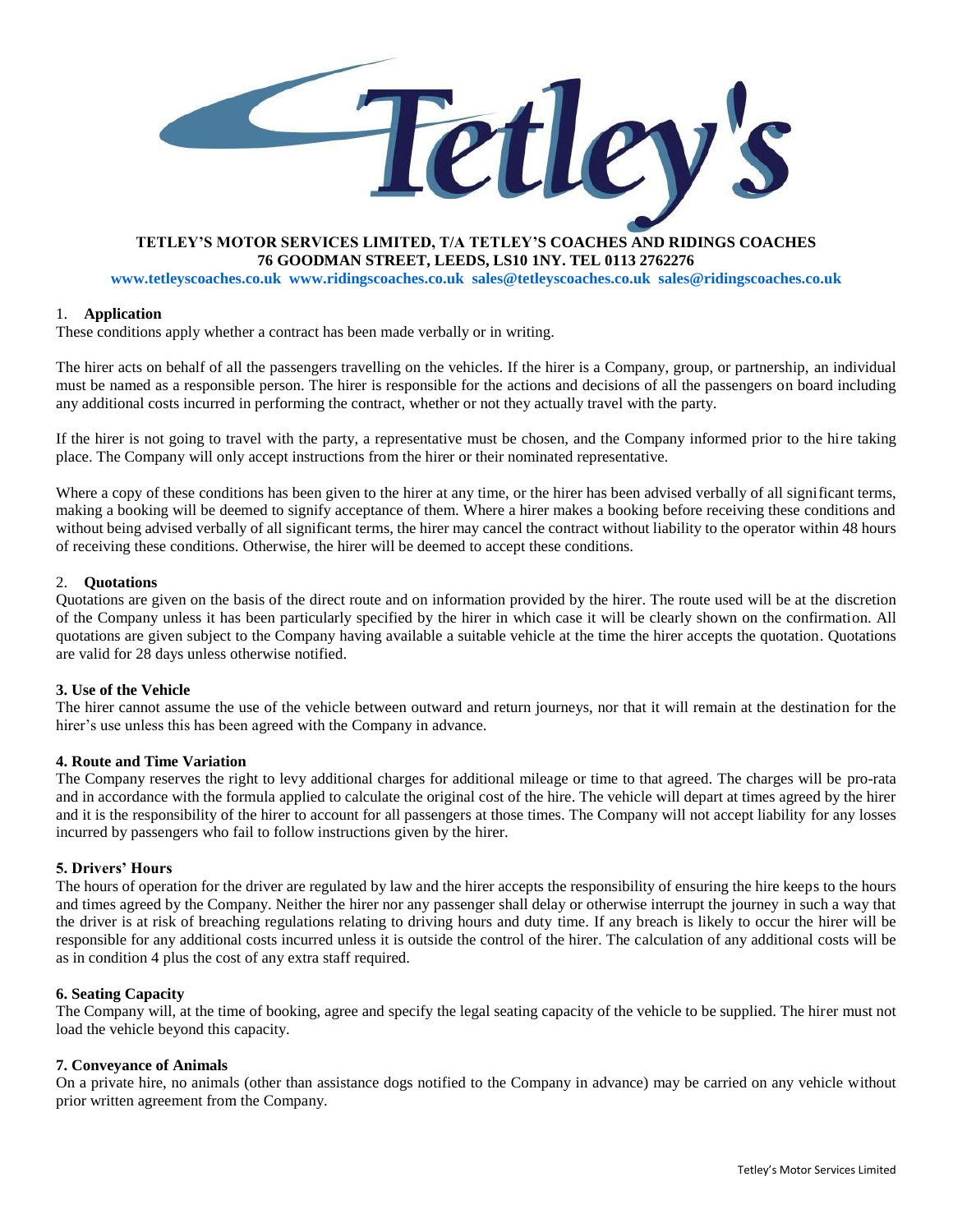# **8. Confirmation**

Normally, written confirmation by the Company is the only basis for the acceptance of a hiring or for a subsequent alteration to its terms, or a cancellation.

## **9. Payment**

Any deposit requested must be paid by the date stated and payment in full must be made at least 14 days prior to travel unless otherwise agreed by the Company. The Company reserves the right to add interest at the rate of 2% per annum above the base rate of the Bank of England, calculated on a daily basis, from the date by which payment should have been made.

Under certain circumstances the payment of a bond may be requested. The bond will be refunded providing that in the opinion of the Company, the coach returns from hire in a reasonable condition, requires no additional cleaning which renders the vehicle unusable and no damage has been caused.

### **10. Cancellation by Hirer (See note B)**

## **All Cancellations must be made in writing.**

**A.** If the hirer wishes to cancel any agreement, the Company reserves the right to apply the following scale of charges in relation to the total hire charge.

| Notice given                                           | Single vehicle charge | More than one vehicle charge |
|--------------------------------------------------------|-----------------------|------------------------------|
| 14 days or more                                        | None                  | 50% of hire                  |
| $3-14$ days                                            | $10\%$ of hire        | 60% of hire                  |
| $1-2$ days                                             | 25% of hire           | 70% of hire                  |
| 1 day                                                  | 50% of hire           | 85% of hire                  |
| Day of hire before arrival of coach at departure point | Minimum 85% of hire   | Minimum 85% of hire          |
| At or after arrival of coach at departure point        | $100\%$ of hire       | $100\%$ of hire              |

**B.** The cost of accommodation, meals and theatre tickets which have already been purchased by the Company at the request of the hirer, will be charged to the hirer, plus any administration charges incurred by the Company.

**C.** Cancellation due to inclement weather conditions will charged as above. Theatre and venue tickets\* once purchased are not returnable and must be paid in full (\*or other such ancillary service).

### **11. Cancellation by the Company**

In the event of any emergency, riot, civil commotion, strike, lock out, stoppage or restraint of labour or on the happening of any event over which the Company has no control (including adverse weather and road conditions) or in the event of the hirer taking any action to vary agreed conditions unilaterally, the Company may, by returning all money paid and without further or other liability, cancel the contract.

### **12. Vehicle to be provided**

The Company reserves the right to provide a larger vehicle than that specified at no additional charge unless any extra seats are used in which case an additional pro rata charge will be made to the hire charge. The Company reserves the right to substitute another vehicle (including those of other operators) or ancillary facilities for all or part of the hiring subject to such substitutes being of at least equivalent quality.

Where additional facilities have been requested (wheelchair access, toilets, microphones etc) the company will do it's upmost to provide these but will not be held liable if the request cannot be made or if they fail on the day of the hire.

### **13. Breakdown and Delays**

The Company gives its advice on journey time in good faith. However, as a result of breakdown or traffic congestion, or other events beyond the reasonable control of the Company, journeys may take longer than predicted and in those circumstances the Company will not be liable for any loss or inconvenience suffered by the hirer as a result.

### **14. Agency Arrangements**

Where the Company hires in vehicles from other operators at the request of the hirer and where the Company arranges ancillary facilities such as meals, accommodation, ferries, admission tickets or any other services provided by another supplier, it does so as agent for and on behalf of the hirer. Any terms and conditions imposed by such other suppliers through the Company shall, insofar as they are supplied to the hirer, be binding on the hirer as if he had directly contracted such services and the hirer shall indemnify the Company against any loss, claim, damage or award in respect of a breach of such supplier's terms and conditions brought about by the hirer's action.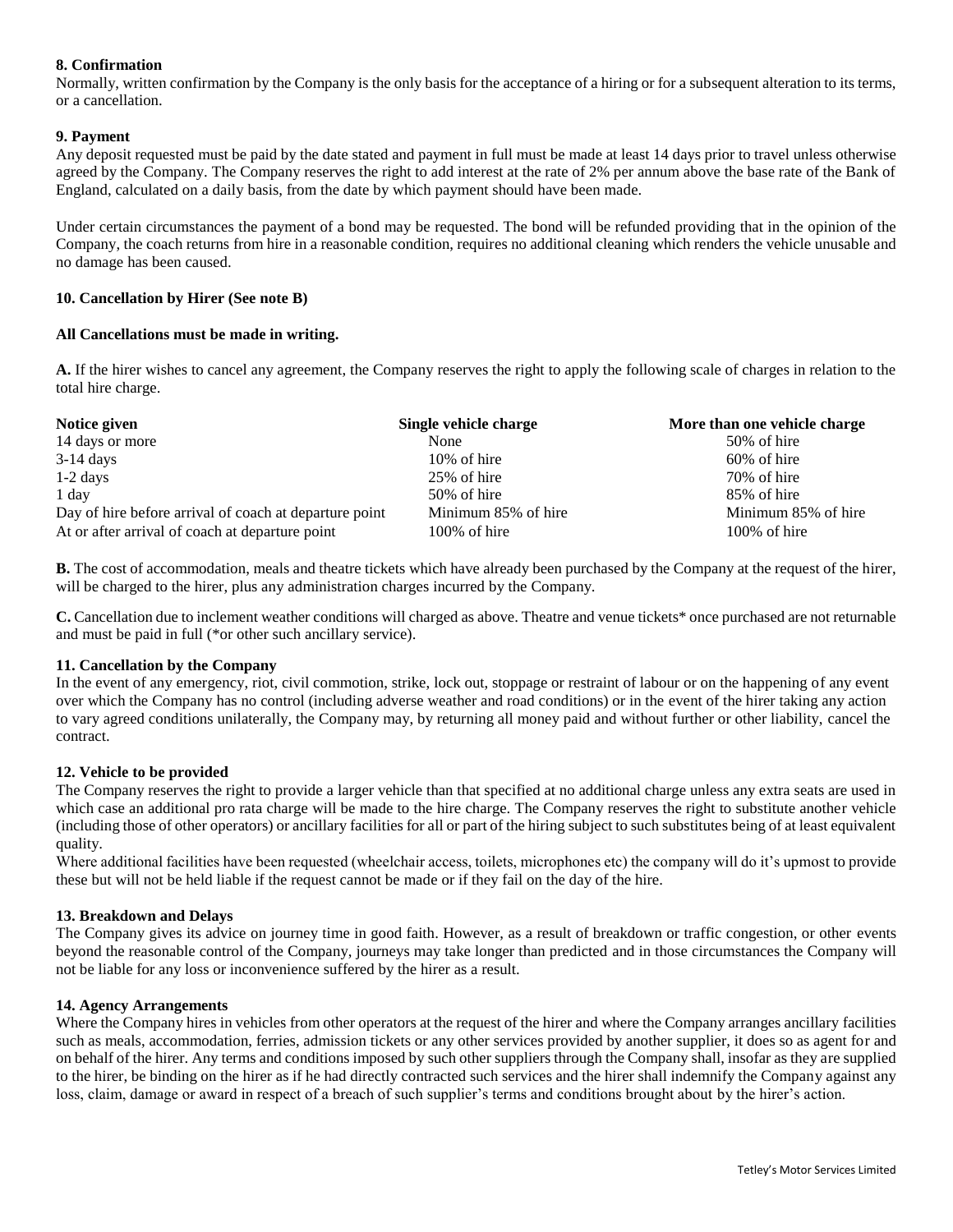## **15. Package Travel Regulations (see note C)**

If the hirer organises other elements of a package in addition to the provision of transport, the hirer may be defined as an 'organiser' or a 'retailer' for the purposes of the Package Travel, Package Holidays, and Package Tours Regulations 1992 and as such may be required to comply with the provisions of those Regulations.

In this instance, the Company cannot accept any liability that may be incurred for injury, losses or damage that it would otherwise accept under the terms of those Regulations.

The hirer accepts responsibility for establishing whether they are so defined and the Company cannot accept liability for loss or damage incurred that should have been the responsibility of the hirer if the hirer was the legally defined organiser or retailer.

Where the Company agrees to act as an organiser or retailer it will issue separate conditions of trading relating to its liabilities and responsibilities under the Regulations.

### **16. Passengers' Property**

All vehicles hired by the Company are subject to restrictions on carrying luggage for statutory safety reasons. The hirer accepts that the driver shall be the sole judge as to whether and to what extent passengers' property is carried. Large bulky items may not be able to be carried, and the hirer should take all steps to notify the Company in advance of such requirements.

The Company accepts any personal property of the hirer and their passengers on the understanding that it will take all reasonable steps to avoid loss or damage. The hirer should notify the Company or the driver if items of exceptional value are to be carried on the vehicle. It is the hirer's responsibility to minimise risk of loss when property is left unattended.

The Company's liability for loss and damage to property, however caused, is limited to an overall limit of £500 (overall claim value) maximum per passenger subject to £50 excess. It is the responsibility of the hirer to ensure that items over this value are insured separately for loss and damage.

The limits in this section do not apply to personal injury claims.

All articles of lost property recovered from the vehicle will be held at the Company's premises where the vehicle is based, and will be subject to the current Public Service Vehicle (Lost Property) Regulations. The Company will provide details of this legislation on request.

### **17. Conduct of Passengers**

The driver is responsible for the safety of the vehicle at all times and as such may remove any passenger whose behaviour prejudices safety or is in breach of the Public Service Vehicle (Conduct of Drivers, Inspectors, Conductors and Passengers) Regulations 1990. These regulations set out certain rights and responsibilities on all parties and full details of these can be obtained from the Company on request. The hirer is responsible for any damage caused to the vehicle by any passenger for the duration of the hire.

Where the hire is to a sporting event, the hirer should be aware of the legal requirements relating to alcohol contained in the Sporting Events (Control of Alcohol) Act 1985, (as amended) and the conditions of entry to race courses as laid down by the Race Course Association Ltd. The Company will provide details of these restrictions on request.

- 1) It is the law that passengers in the UK must wear seatbelts at all times (where fitted) whilst travelling on a Public Service Vehicle. It is the Hirers responsibility to ensure that their party are fully aware of this fact. Fines can be imposed for this offence and the company will accept no responsibility for this. This and signs where fitted on vehicles are deemed by law as acceptable notice to the Hirer of the relevant legislation and neither the Driver of the vehicle or the Company will be held responsible in any way for a passengers failure to comply with this notice.
- 2) All vehicles provided by the Company are strictly "No Smoking" in all areas.
- 3) **Returnable Additional Deposits** The company reserves the right to insist upon a returnable additional deposit being provided by the hirer in addition to the hire charge. This deposit will be returned to the hirer following completion of the hire provided that no additional expenses were incurred by the company which were a direct result of the hirers, or his passengers actions. The Hirer must contact the company to request the refund.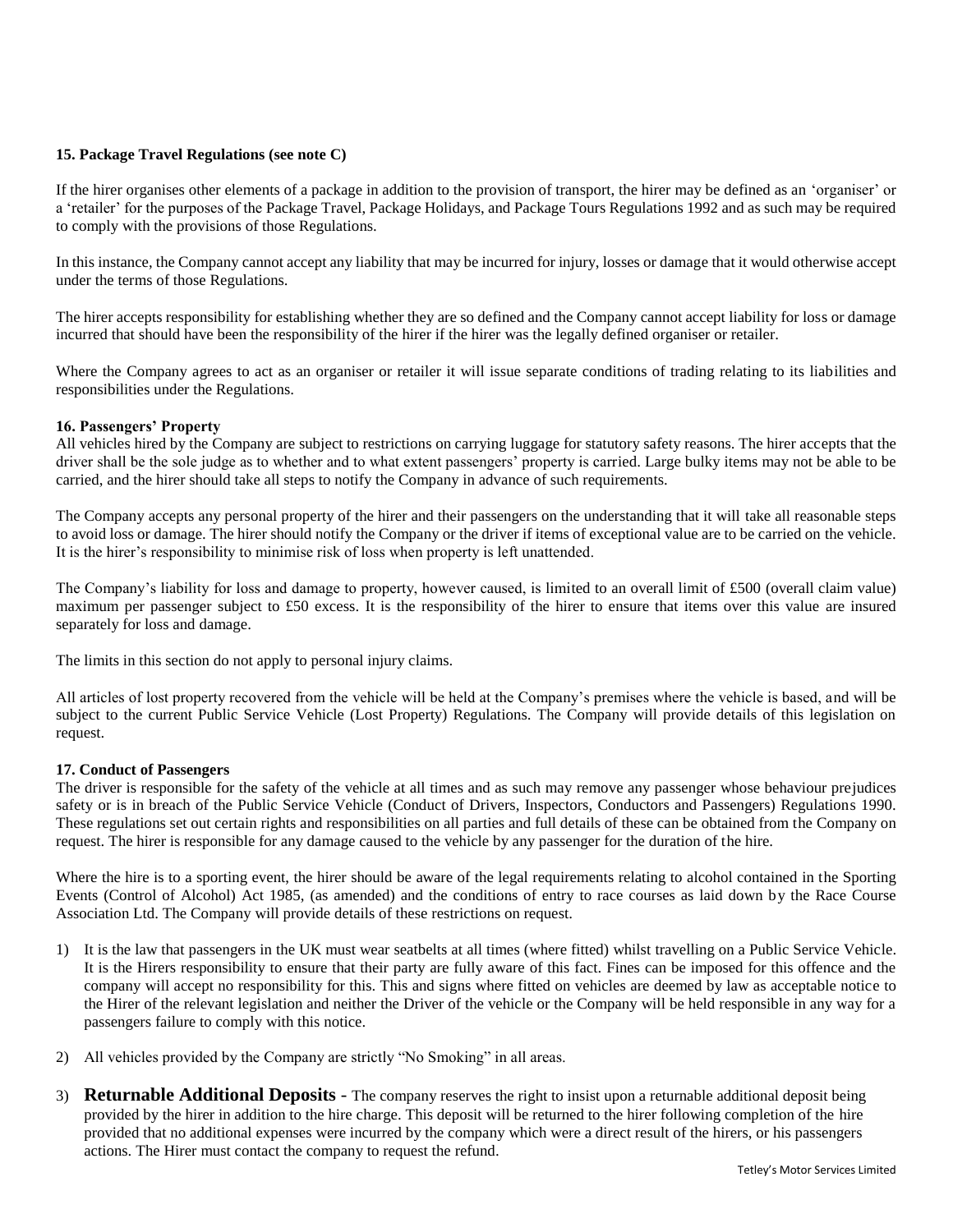4) **Additional Charges** - The company reserve the right to impose additional charges on the hirer following completion of the hire if the passengers have left the vehicle in an unreasonably untidy condition or having required additional time or mileage which was not included for in the original booking.

## **18. Complaints**

In the event of complaint about the Company's services the hirer should endeavour to seek a solution at the time by seeking assistance from the driver or from the Company. If this has not provided a remedy then complaints should be submitted in writing and within 7 days of the termination date of the hire. The Company will acknowledge all complaints within 14 days and will normally reply fully within 28 days.

### **19. Notices**

No bill, poster or notice is to be displayed on any vehicle without the written consent of the Company.

### **20. Refreshment and Alcoholic Drinks**

Food (except confectionery) and drink may not be consumed on the vehicle without prior written consent from the Company. Alcohol can only be consumed with consent from the driver and he may rescind his decision at any time.

# **Tetley's Motor Services Limited Privacy policy**

### **Privacy policy**

This privacy policy explains how we use any personal information we collect about you.

**What information do we collect about you?**

We collect information about you when you make a booking. We also collect information when you voluntarily complete customer surveys, provide feedback and participate in competitions. **No** website information is collected using cookies.

### **How will we use the information about you?**

We collect information about you to process your booking and manage your account. We shall **not** share your personal information with companies outside Tetley's Motor Services Limited. In processing your order, we may send your details to, and use information from credit reference agencies and fraud prevention agencies.

#### **Marketing**

We will **not** send you information about services of ours unless you specifically request that information.

### **Access to your information and correction**

You have the right to request a copy of the information that we hold about you. If you would like a copy of some or all your personal information, please email [sales@tetleyscoaches.co.uk](mailto:sales@tetleyscoaches.co.uk) or write to us at Tetley's Motor Services Limited, 76 Goodman Street, Leeds LS10 1NY.

We want to make sure that your personal information is accurate and up to date. You may ask us to correct or remove information you think is inaccurate.

### **Cookies**

Tetley's Motor Services Limited's website does **not** use cookies. Cookies are text files placed on your computer to collect standard internet log information and visitor behaviour information. This information is used to track visitor use of the website and to compile statistical reports on website activity.

### **Other websites**

Our website contains links to other websites. This privacy policy only applies to this website so when you link to other websites you should read their own privacy policies.

### **Changes to our privacy policy**

We keep our privacy policy under regular review and we will place any updates on our website. This privacy policy was last updated on 19 March 2018.

### **How to contact us**

Please contact us if you have any questions about this policy or information we hold about you, by email at [sales@tetleyscoaches.co.uk](mailto:sales@tetleyscoaches.co.uk) or in writing to Tetley's Motor Services Limited, 76 Goodman Street, Leeds LS10